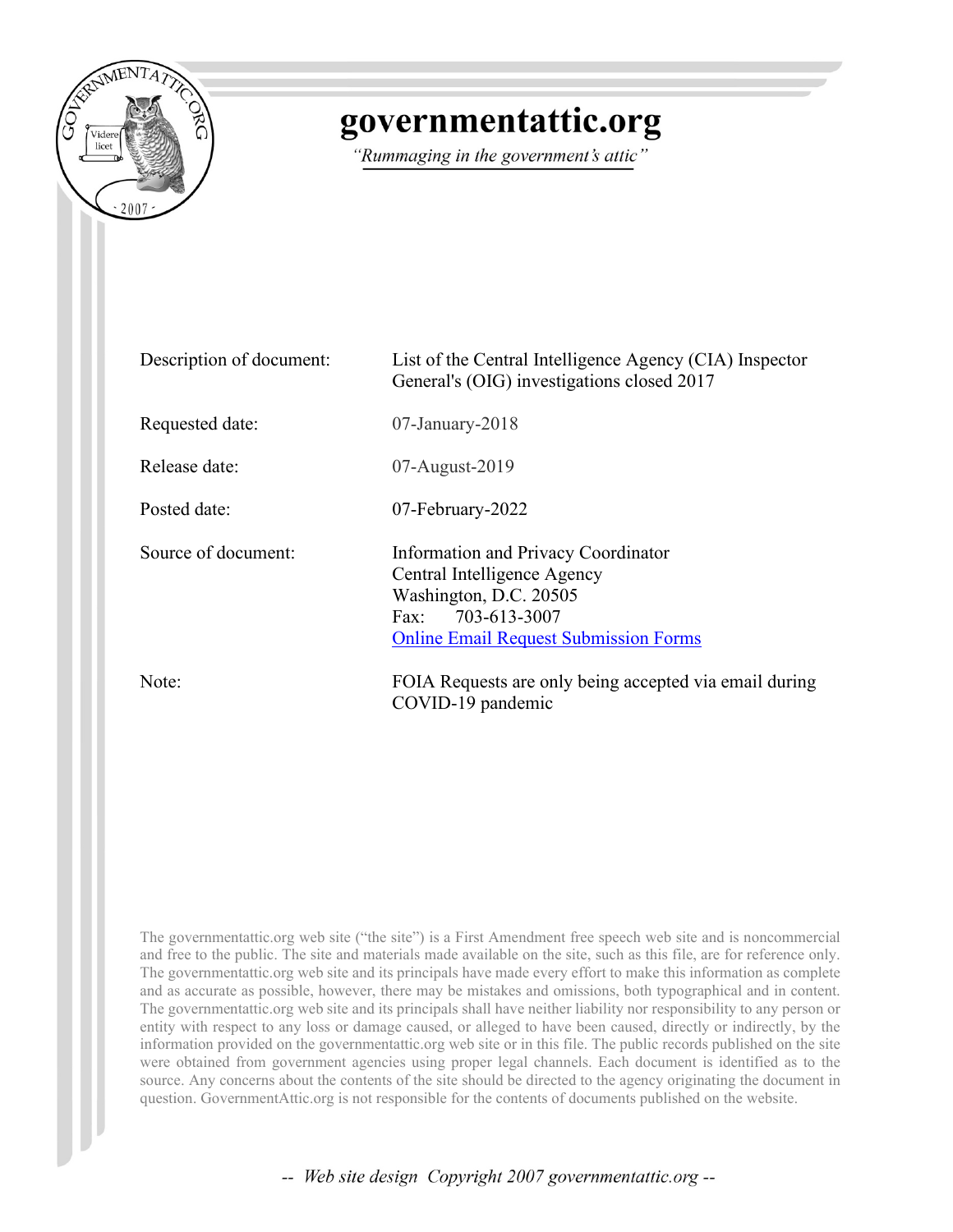Central Intelligence Agency



Washington, D.C. 20505

7 August 2019

Reference: F-2018-00638

This is a final response to your 7 January 2018 Freedom of Information Act (FOIA) request for **a list of the Office of Inspector General's investigations that were closed in 2017.** We processed your request in accordance with the FOIA, 5 U.S.C. § 552, as amended, and the CIA Information Act, 50 U.S.C. § 3141, as amended.

We completed a thorough search for records responsive to your request and located the enclosed document, which we have determined is releasable to you in its entirety.

If you have questions regarding our response, you may seek assistance from CIA's FOIA Public Liaison. You may reach the FOIA Public Liaison at:

703-613-1287 (FOIA Hotline)

Sincerely,

**4,./{-0** 

Mark Lilly Information and Privacy Coordinator

Enclosure